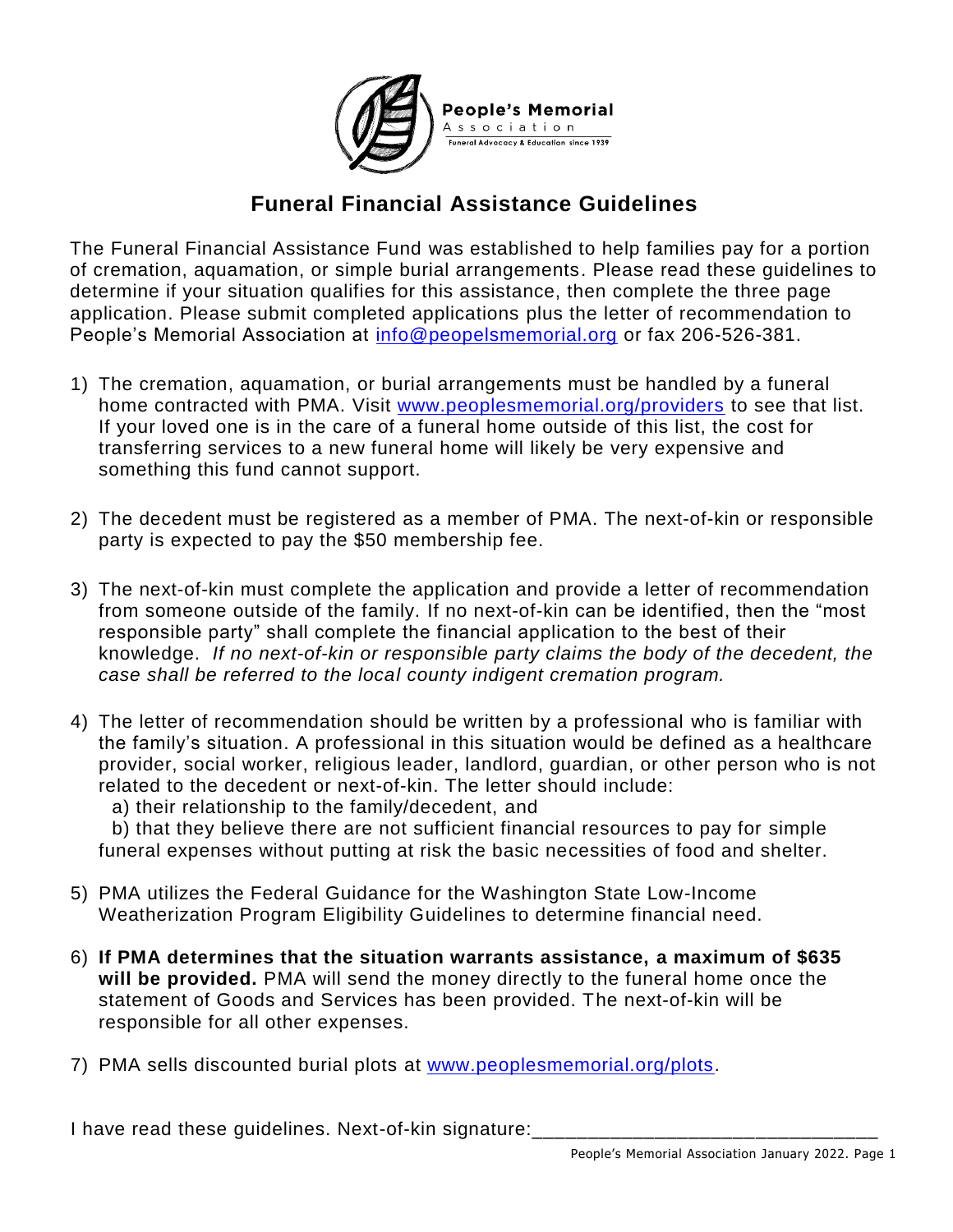## **Application – Decedent Information**

PLEASE PRINT CLEARLY

| Name:                                                     |                                                   |                                |                            |                       |                |       |    |  |  |  |  |
|-----------------------------------------------------------|---------------------------------------------------|--------------------------------|----------------------------|-----------------------|----------------|-------|----|--|--|--|--|
| <b>Funeral Home:</b>                                      |                                                   |                                |                            |                       | PMA Member #:  |       |    |  |  |  |  |
| Date of Death:<br>Date of Birth:                          |                                                   |                                |                            |                       |                |       |    |  |  |  |  |
| <b>Permanent Address:</b>                                 |                                                   |                                |                            |                       |                |       |    |  |  |  |  |
| City:                                                     |                                                   | State:<br>Zip Code:            |                            |                       |                |       |    |  |  |  |  |
| On Medicaid?                                              | Disability Program? Yes<br>No<br>Yes              |                                |                            | No                    | Which program? |       |    |  |  |  |  |
| Own                                                       | Monthly Mortgage/Rent Amount:<br>Rent<br>(circle) |                                |                            |                       |                |       |    |  |  |  |  |
| <b>EMPLOYMENT</b>                                         |                                                   |                                |                            |                       |                |       |    |  |  |  |  |
| Employed?                                                 | No<br>Yes                                         |                                |                            | Retired?<br>No<br>Yes |                |       |    |  |  |  |  |
| Employer:                                                 |                                                   |                                |                            |                       |                |       |    |  |  |  |  |
| Employer Phone or Email:                                  |                                                   |                                |                            |                       |                |       |    |  |  |  |  |
| Employer Address:                                         |                                                   |                                |                            |                       |                |       |    |  |  |  |  |
| Decedent's Job Title:                                     |                                                   |                                |                            |                       | Annual Income: |       |    |  |  |  |  |
| <b>Monthly Social Security Amount:</b>                    |                                                   | <b>Monthly Pension Amount:</b> |                            |                       |                |       |    |  |  |  |  |
| <b>BANK ACCOUNTS</b>                                      |                                                   |                                |                            |                       |                |       |    |  |  |  |  |
| <b>Account</b>                                            | <b>Bank</b>                                       |                                | <b>Balance</b>             |                       |                |       |    |  |  |  |  |
| Checking                                                  |                                                   |                                |                            |                       |                | \$    |    |  |  |  |  |
| Savings                                                   |                                                   |                                |                            |                       |                | \$    |    |  |  |  |  |
|                                                           |                                                   |                                |                            |                       |                |       |    |  |  |  |  |
| <b>LIFE INSURANCE</b>                                     |                                                   |                                |                            |                       |                |       |    |  |  |  |  |
| <b>Insurance Company</b>                                  |                                                   |                                | <b>Beneficiary</b>         |                       | Value          |       |    |  |  |  |  |
|                                                           |                                                   |                                |                            |                       |                |       |    |  |  |  |  |
|                                                           |                                                   |                                | <b>RETIREMENT ACCOUNTS</b> |                       |                |       |    |  |  |  |  |
| <b>Financial Institution</b>                              |                                                   |                                | <b>Beneficiary</b>         |                       | Value          |       |    |  |  |  |  |
|                                                           |                                                   |                                |                            |                       |                |       |    |  |  |  |  |
|                                                           |                                                   |                                |                            |                       |                |       |    |  |  |  |  |
| <b>ASSETS: HOME, AUTO, RV, OTHER</b>                      |                                                   |                                |                            |                       |                |       |    |  |  |  |  |
| Type of<br>Description: Year, Make, Model<br><b>Asset</b> |                                                   |                                |                            |                       | Amount<br>Owed | Value |    |  |  |  |  |
| Home                                                      |                                                   |                                |                            |                       | \$             |       | \$ |  |  |  |  |
| Auto                                                      |                                                   |                                |                            |                       | \$             |       | \$ |  |  |  |  |
| RV, Mobile<br>Home,<br>Motorcycle,<br>Other               |                                                   |                                |                            |                       | \$             |       | \$ |  |  |  |  |